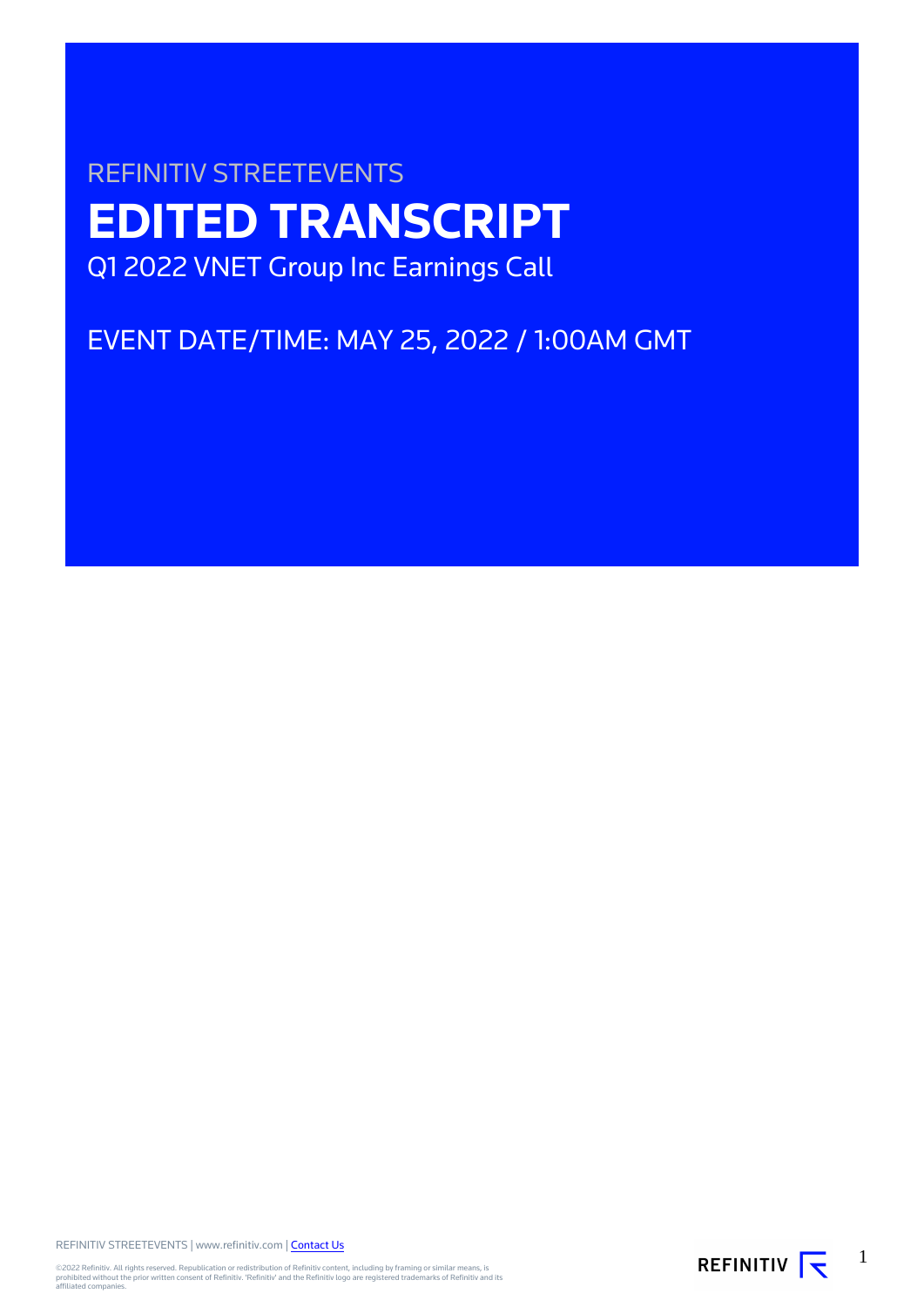#### **CORPORATE PARTICIPANTS**

**Samuel Shen** VNET Group, Inc. - CEO & Executive Chairman of Retail IDC Business Group **Tim Chen** VNET Group, Inc. - CFO **Xinyuan Liu** VNET Group, Inc. - Investor Relations Director

#### **CONFERENCE CALL PARTICIPANTS**

**Yang Liu** Morgan Stanley, Research Division - Equity Analyst **Edison Lee** Jefferies LLC, Research Division - Equity Analyst **Hongjie Li** China International Capital Corporation Limited, Research Division - Associate **Albert Hung** JPMorgan Chase & Co, Research Division - Analyst **Clive Cheung** Credit Suisse AG, Research Division - Associate **Sara Wang** UBS Investment Bank, Research Division - Analyst **Ethan Zhang** Nomura Securities Co. Ltd., Research Division - Analyst **Guohan Wang** Daiwa Securities Co. Ltd., Research Division - Research Analyst

#### **PRESENTATION**

#### **Operator**

Hello, ladies and gentlemen, thank you for standing by for the First Quarter 2022 Earnings Conference Call for VNET Group, Inc. (Operator Instructions). Participants from our management will include Mr. Samuel Shen, Chief Executive Officer and Executive Chairman of Retail IDC; Mr. Tim Chen, Chief Financial Officer; and Ms. Xinyuan Liu, Investor Relations Director of the company. Please note that today's conference call is being recorded.

I'd now like to turn the conference over to the first speaker today, Ms. Xinyuan Liu. Please go ahead.

#### **Xinyuan Liu VNET Group, Inc. - Investor Relations Director**

Thank you, operator. Hello, everyone, and welcome to our first quarter 2022 earnings conference call. Our earnings release was distributed earlier today, and you can find a copy on our IR website as well as on Newswire services.

Please note that the discussion today will contain forward-looking statements made under the Safe Harbor Provisions of the U.S. Private Securities Litigation Reform Act of 1995. Forward-looking statements are subject to risks and uncertainties that may cause actual results to differ materially from our current expectations. For detailed discussions of these risks and uncertainties, please refer to our latest annual report and other documents filed with the SEC. VNET does not undertake any obligation to update any forward-looking statements, except as required under applicable laws.

Please also note that VNET's earnings press release and this conference call includes the disclosure of unaudited GAAP financial measures as well as unaudited non-GAAP financial measures. VNET's earnings press release contains a reconciliation of the unaudited non-GAAP financial measures to the unaudited GAAP measures. As a reminder, this conference is being recorded. In addition, a webcast of this conference call will also be available on our Investor Relations website at ir.vnet.com.

#### I will now turn the call over to our CEO, Samuel.

#### **Samuel Shen VNET Group, Inc. - CEO & Executive Chairman of Retail IDC Business Group**

All right. Thank you, Xinyuan. Good morning, and good evening, everyone. Thank you for joining our first quarter 2022 earnings conference call. As we continue executing our dual-core growth strategy to grow our reach in retail and wholesale IDC market, we are pleased to report another solid quarter amid a complex macro environment. From a performance standpoint, we got off to a solid start in fiscal 2022, delivering healthy operational and financial growth in the first quarter.

Total cabinets under management increased to approximately 79,000 compared with approximately 56,000 at the end of first quarter of last year. Cabinets utilized by customers increased to approximately 43,000 compared with approximately 33,500 in the comparable period last year. Our retail MRR per cabinet grew to RMB 9,236 in the first quarter compared with RMB 9,144 in the same period of 2021.

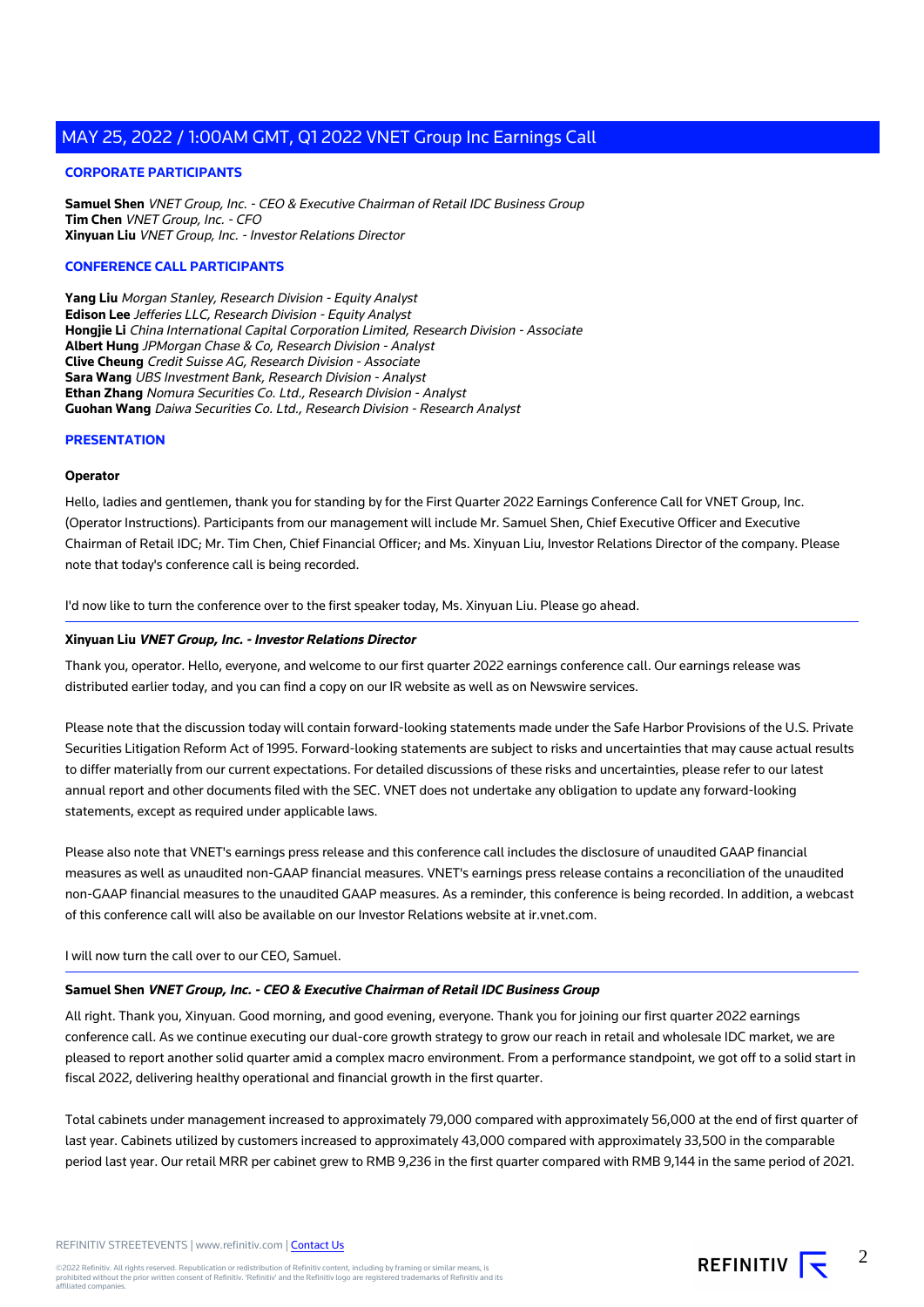For the first quarter, our revenue grew 18.6% year-over-year, and adjusted EBITDA grew 21.9% year-over-year, both in line with our expectations. The phenomenal rise of a digital economy and the favorable policy landscape as well as our proven ability to execute our strategy have all continued to bolster our business momentum across each of our business segments.

First of all, more supportive policy developments are paving the way for continued progress, reinforcing the positive outlook for the IDC sector and its role in China's digital transformation and technology development. At the most recent meeting of the Central Financial and Economic Affairs Commission held last month, China's central government extended the national initiative to further modernize infrastructure across information technology, logistics and other industries, aiming to deploy a considerable number of next-generation IT infra facilities, which include supercomputers, cloud, AI platforms, and broadband backbone networks. As one of the service providers to support this major initiative, we are well positioned to benefit from the fast-growing demand in a more favorable and healthier regulatory environment.

Additionally, as the significant national infrastructure advancement initiative, Eastern Data, Western Computing was released earlier this year to boost data center computing power across the nation, we continue to see the great potential for the expansion of our core business with even more efficient and effective approach.

Before I discuss our business segments in more detail, I'd like to speak about the COVID-19 resurgence in certain key locations and its impact on our operations. The lockdowns and related travel restrictions that were imposed in Shanghai, Beijing and several cities in Hebei province have impacted some of our customers' move-in rates and our progress with respect to the construction of some of our new projects in these areas. Our data centers in the affected areas have continued to operate uninterruptedly throughout the lockdowns, and we truly appreciate each of our on-site employees' efforts to keep things running smoothly. We will continue to closely monitor pandemic developments and together with our partners adopt measures to mitigate risk for our operations.

Now let's look at the first quarter performance and latest development of our wholesale business. As digitalization is taking place across sectors and geographies, more TMT customers, especially Internet players, cloud service providers, inevitably expand their efforts to enhance their data processing and storage capacities to keep up with frontier technology trends and gain competitive edges. Our compelling value proposition, rooted in extensive industry know-how, in-depth resource capabilities and well-seasoned operation teams continually enhance the appeal of our wholesale service offerings to leading technology players.

During the first quarter, we signed 4 contracts generating a total of approximately 16 megawatts in capacity, including an extended pre-committed order of approximately 11 megawatts from a leading social platform operator and 3 orders under multiyear contracts with 2 existing customers and one state-owned cloud service providers in China's southwestern region. We continue to see the increasing demand from our wholesale business, and we're quite optimistic about our future prospects in this segment.

Moving on to our retail business. In the first quarter, our ongoing efforts to advance our value-added service offerings, fueled steady growth in orders from both existing and new customers, reaffirming the effectiveness of our strategy and the increasing efficiency of our execution. New customer expansion was primarily driven by growing demand from the financial services, e-commerce, automotive and energy sectors.

Also, as we continually enhance our service capabilities and enrich our one-stop service offerings, a large number of existing customers including Internet players, cloud service providers, cross-border e-commerce players, financial service providers and local service online marketplaces continue to extend or upgrade their contracts to procure additional value-added services, spanning a wide spectrum of areas from interconnectivity, bare metal services and hybrid multi-cloud solutions in addition to colocation services.

Technological innovation is a crucial driver for the business development of our digital services. We just launched a new in-house developed interconnectivity solution that aims to provide all-in-one enterprise connection services built on our innovative SD-WAN technology and backbone network. It also includes an array of cutting-edge features catering to different platforms and hybrid access networks to enable application-aware intelligent routing and network-wide visualization. In addition, we just rolled out NeoStack, a customer-oriented full-stack cloud-native services to empower corporate developers to build and run scalable applications in public, private and hybrid clouds facilitating digital transformation initiatives.

REFINITIV STREETEVENTS | www.refinitiv.com | [Contact Us](https://www.refinitiv.com/en/contact-us)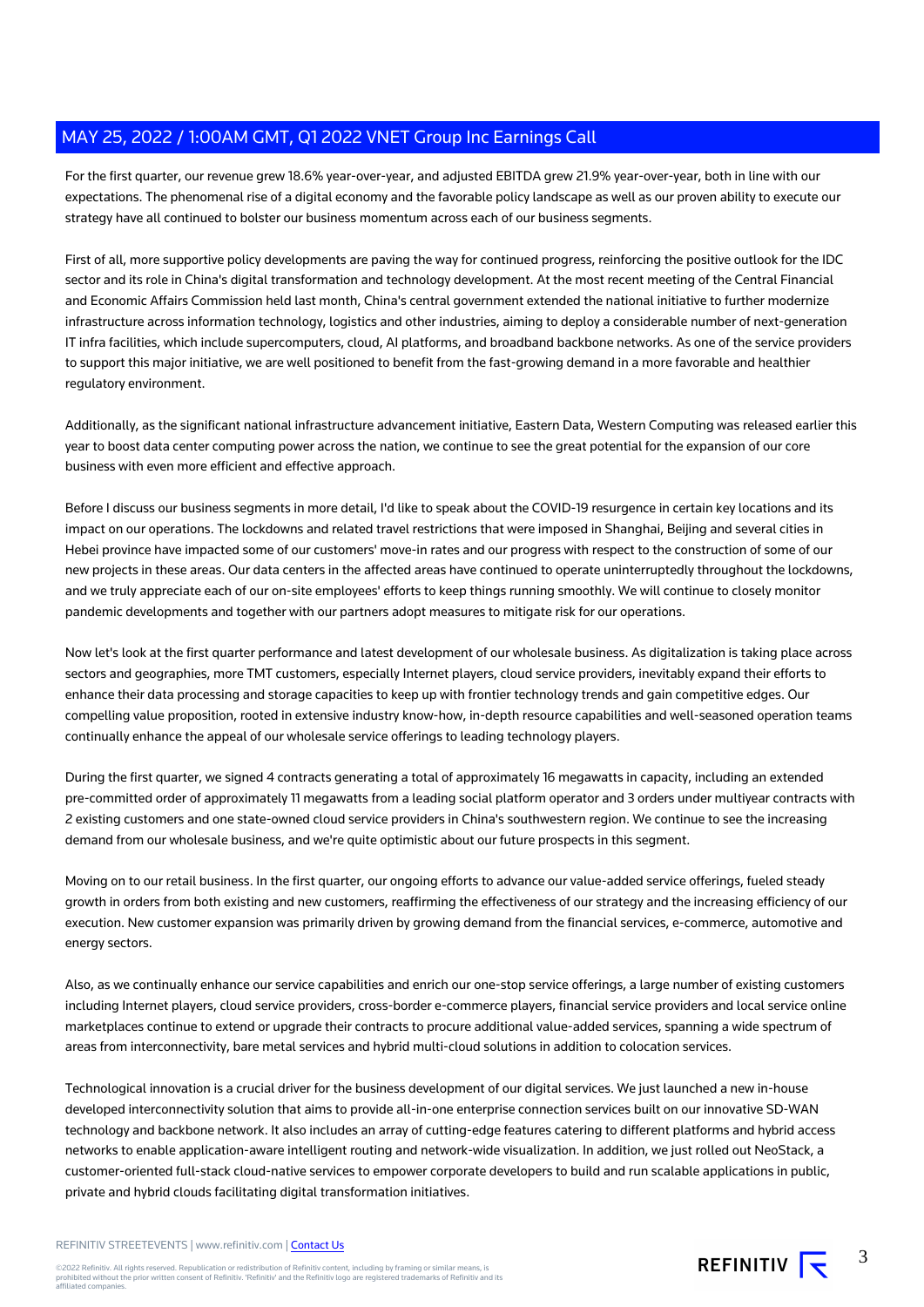These new product launches also represent our powerful engineering capabilities to enrich our service portfolios, deliver additional values to customers and diversify our revenue streams. In addition to serving corporate customers across various verticals, we continue to explore opportunities to partner with more state-owned enterprises by leveraging our aptitude for technology and healthy government relationship.

Recently, we signed an exclusive partnership agreement with People Data, a subsidiary of People's Daily Online, an authoritative media platform in China. Under the agreement, as the exclusive partner, VNET will jointly build and operate People Cloud, the cloud platform of People Data to uphold its role in serving local government and SOE customers' needs for cloud computing. In this regard, we will provide all-around services, including colocation, interconnectivity, cloud platform, cloud native workloads and industry-specific cloud solutions.

On the Blue Cloud business front, we have been actively exploring business opportunities in different vertical industries leveraging our seasoned cloud service operation expertise and through decade long exclusive partnership with Microsoft. More encouragingly, in Q1 2022, we began to offer operations and maintenance services to support the digital business system of Huaneng Power, one of China's largest electric power companies. We will deliver first-class 24/7 O&M services across a wide array of core business systems, as well as secure a high availability architecture for relevant business continuity.

The initial feedback we have received from our customers has been remarkable. Our solutions and services not only enable customer systems to run trouble-free, but also optimize their efficiency and performance to better meet business needs, while effectively reducing their operating costs. As this system performance enhancement improve the overall operating efficiency, our customers' overall business management capabilities also grow stronger, which in turn, cements their competitive advantage. We expect to further expand our industry-specific solution for other sectors.

Last but not least, I'd like to reiterate that in a highly dynamic market in which we operate, upholding long-term commitments and responsibilities to our industry, environment and society is central to our ongoing success. As our industry shifts toward green data center operations and the world comes to embrace sustainable enterprise management, we are committed to building VNET as a positive force for the betterment of society.

For more than 2 decades, we have been committed to advancing a wide range of ESG initiatives within the stakeholder communities we serve. Our 2021 ESG report published in April showcases these initiatives and demonstrates our commitment to integrating sustainability into every aspect of our operations. Some highlights include our carbon neutrality target by 2030, lower than industry average PUE and the fact that we are the first data center service providers in China to disclose the third-party verification of our carbon inventory results. As a prominent domestic enterprise and a global industry player, we will continue to lead by example in this aspect.

Looking ahead, we will remain dedicated to utilizing our core strengths while continuing to focus on our dual-core growth strategy. We expect to capture greater opportunities and fulfill more growing digital demand across wide-ranging verticals as the digital transformation progresses.

Thank you, everyone. With that, I will now turn the call over to our CFO, Tim to discuss our financial performance for the quarter and our business outlook. Hi Tim?

# **Tim Chen VNET Group, Inc. - CFO**

Thank you very much, Samuel. Good morning, and good evening, everyone. Before we start the detailed discussion of our financials, please note that we will present non-GAAP measures today. Our non-GAAP results exclude certain non-cash expenses, which are not part of our core operations. The details of these expenses may be found in the reconciliation tables included in our earnings press release. Please also note that unless otherwise stated, all the financials we present today are for the first quarter of 2022 in renminbi terms.

First, we're pleased to have achieved solid results on our top line and adjusted EBITDA in the first quarter, in line with our expectations. The sequential decrease in revenue was mainly due to seasonality given that the first quarter is typically not a strong period for our

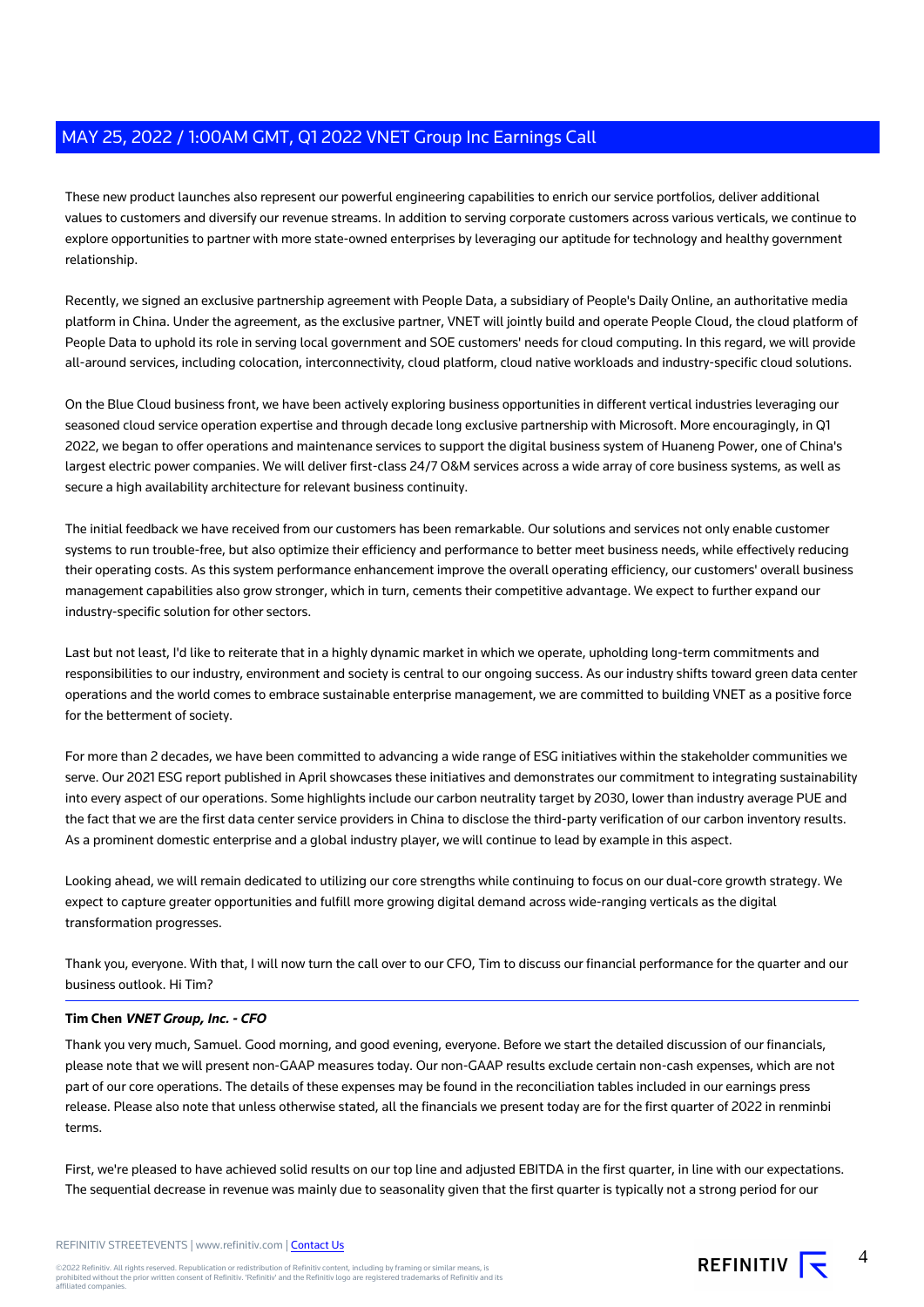business because of Chinese New Year. In addition, our move-in rate was also impacted by lockdowns. Our robust financial performance against a backdrop of macro fluctuation reflects our continued efforts to further expand our service offerings, diversify our customer base and invest in our core capabilities.

Next, let me walk you through our first quarter financial results. Unless otherwise specified, the growth rates I will be reviewing are all on a year-over-year basis.

In the first quarter, our net revenue increased by 18.6% to RMB 1.65 billion from the same period last year, mainly due to the increased customer demand for our highly scalable carrier and cloud-neutral IDC solutions from both wholesale and retail IDC customers as well as the continued growth of our cloud business.

Gross profit was RMB 355.5 million in the first quarter of 2022 representing an increase of 10% from the same period of 2021. Gross margin was 21.6% in the first quarter of 2022 compared to 23.3% in the same period of 2021. Adjusted cash gross profit, which excludes depreciation, amortization and share-based compensation expenses, was RMB 684.8 million in the first quarter of 2022, an increase of 13.1% from the same period of 2021. Adjusted cash gross margin in the first quarter of 2022 was 41.6% as compared to 43.6% in the same period of 2021.

Adjusted operating expenses which exclude share-based compensation expenses and compensation for postcombination employment in an acquisition were RMB 200.8 million in the first quarter of 2022, representing a decrease of 5.5% from the same period of 2021. As a percentage of net revenues, adjusted operating expenses in the first quarter of 2022 were 12.2% compared to 15.3% in the same period of 2021. Adjusted EBITDA in the first quarter of 2022 was RMB 506.2 million representing an increase of 21.9% from the same period of 2021. Adjusted EBITDA in the first quarter of 2022 excluded share-based compensation expenses of RMB 43.2 million. Adjusted EBITDA margin in the first quarter of 2022 was 30.8% compared to 29.9% in the same period of 2021.

Our net profit attributable to ordinary shareholders in the first quarter of 2022 was RMB 90.7 million compared to a net loss of RMB 84.7 million in the same period of 2021. Basic and diluted profit was RMB 0.1 and RMB 0.03 per ordinary share, respectively, and RMB 0.6 and RMB 0.18 per ADS, respectively. Each ADS represents six Class A ordinary shares.

As for our balance sheet, the aggregate amount of the company's cash and cash equivalents, restricted cash and short-term investments as of March 31, 2022, was RMB 3.36 billion. Meanwhile, net cash generated from operating activities in the first quarter of 2022 was RMB 482.6 million compared to RMB 274.5 million in the same period of 2021. Our CapEx in the first quarter of 2022 was RMB 1 billion.

Looking ahead, we remain committed to investing in our core capabilities to advance our dual-core growth strategy, broaden the spectrum of our services, increase customer diversification and further tap into the long-term potential of digital economy development in China.

Moving to outlook. For the full year of 2022, our outlook remains unchanged from the previously provided estimates. We anticipate net revenues to be in the range of RMB 7,450 million to RMB 7,750 million and adjusted EBITDA to be in the range of RMB 1,975 million to RMB 2,125 million. This forecast reflects the company's current and preliminary views on the market and its operational conditions, which do not factor any potential future impacts caused by COVID-19 pandemic and are subject to change.

This concludes our prepared remarks for today. Operator, we are now ready to take questions.

# **QUESTIONS AND ANSWERS**

# **Operator**

(Operator Instructions) Our first question will come from Yang Liu at Morgan Stanley.

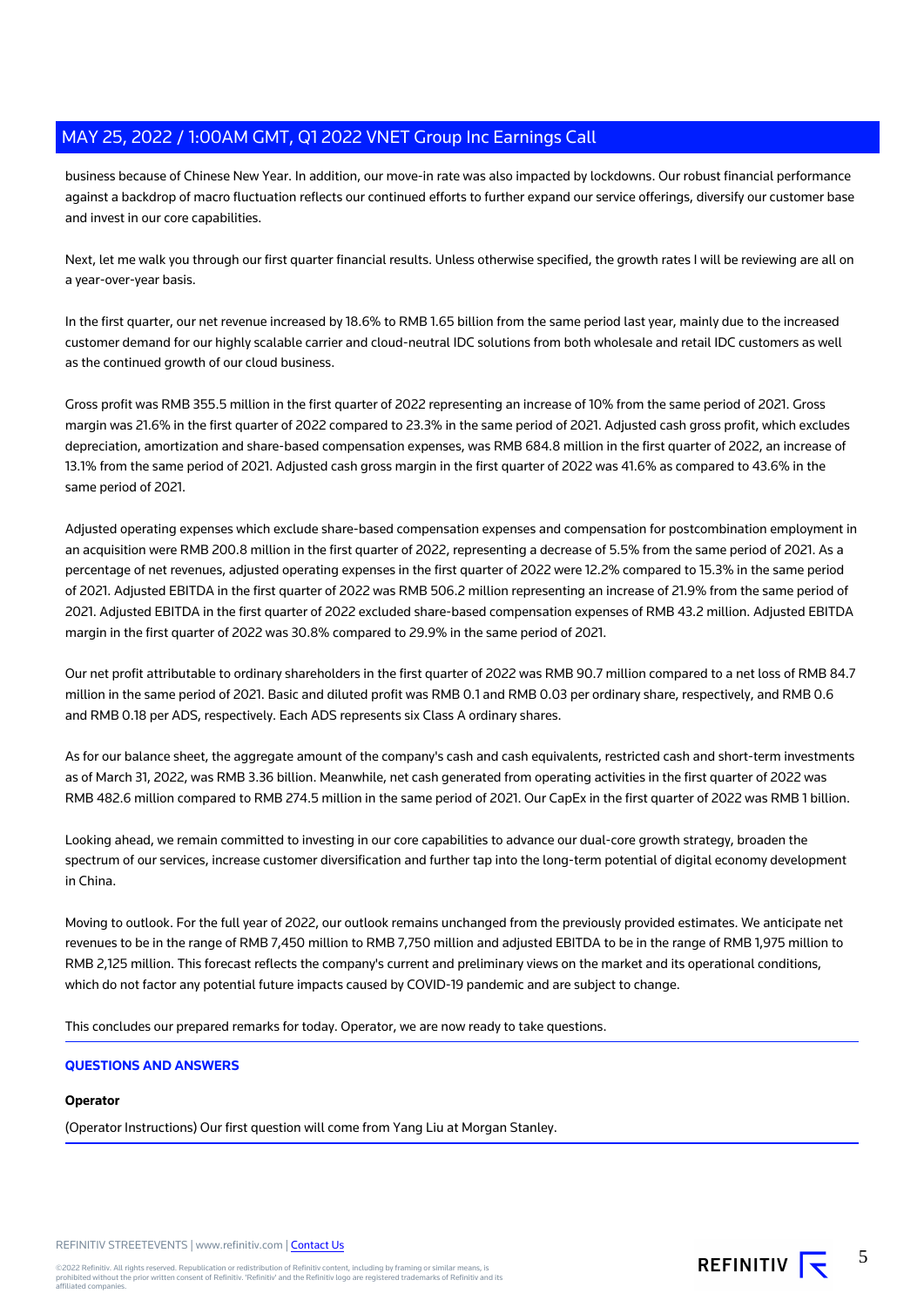#### **Yang Liu Morgan Stanley, Research Division - Equity Analyst**

Two major questions here. The first one is on the COVID impact. Could management update us in terms of what percentage of your data centers are undergoing the lockdown issue? And in terms of the second quarter move-in, should we expect even lower than first quarter, given both Shanghai and Beijing have some issue and maybe also Langfang as well? And also for the new capacity construction, whether the lockdown will delay the new capacity delivery, and of course, whether that will bring some CapEx savings this year. So that is the overall COVID-impact question.

And the second one is on the demand. We saw a new line in the disclosure that is utilized cabinet. And I think that is a pretty important metric the market is monitoring. Could management disclose what is the number at the end of last year? And what is the expected growth or expected increase for the full year 2022 based on current demand profile?

#### **Samuel Shen VNET Group, Inc. - CEO & Executive Chairman of Retail IDC Business Group**

Thank you, Yang. This is Samuel. Let me take the first crack of the question that you have with regard to the lockdown impact. I think first of all, the lockdowns and also related travel restrictions that were imposed in Shanghai and recently in Beijing and also several cities in Hebei Province definitely impact some of our customers move-in rates and our progress with respect to the construction of some of the new projects. And separately, we're also seeing some of the industry like auto. Basically, they are slowing down their plant expansion due to their supply chain issues. That being said, we will continue to monitor the situation, working with the customers and partners and figure out a way appropriate measures to mitigate potential risk for the business operation.

And also based upon what we have seen so far and our assumption in a way to see different stages for cities to incrementally loosen restriction on business and individuals, like what we have seen in Shanghai, we hope to see in the coming months it's going to getting better. And so we expect our Q2 revenue probably going to grow mid-teens year-over-year and EBITDA and also to grow low single digits, maybe year-over-year. But having said that, we're going to do every single thing possible to accelerate once the situation is getting better. Tim, do you want to add on any comments you have?

#### **Tim Chen VNET Group, Inc. - CFO**

Yes, sure. Let me also tackle the point about the whole capacity delivery. Actually, in our original plans, the deliveries were in the back end of the year. So I think that once the control measures are eased, we will do our very best to have the construction side catch up. And again, the original plan was to have it in the second half of the year back ended. So I think there is at least a greater chance for that to then take place for that.

The second, I guess, part of the question, Yang, you had questions about the number of cabinets. And so at the end of 2021, so fourth quarter, we were around just over 41,000 cabinets, actually 41,700 cabinets. And so you can sort of calculate obviously, the quarter-on-quarter increase in number of cabinets. As to the full year, we can sort of speak a little bit more, but at this point, as you can appreciate, we are still in the middle of the slow ramp up due to the COVID measures that Samuel was just talking about.

So at this moment, there are probably 3 or 4 different scenarios that are going through our heads in terms of when it eases. Obviously, there is going to be ramp-up demand but there's also then the physical constraint of how quickly people are going to ramp up. So I would say we remain sort of optimistic in terms of the full year ramp-up just on the basis that we've seen that when customers need to ramp up quickly, we're able to accommodate those requests and make sure that it can happen. So I think that it really now is a matter of a call on how long some of these measures will be in place in the Shanghai, Beijing area.

#### **Operator**

Our next question will come from Edison Lee at Jefferies.

#### **Edison Lee Jefferies LLC, Research Division - Equity Analyst**

I have 2 questions. Number one is more on the financial side. So why did the 1Q '22 revenue lower than 4Q '21? Because I imagine that it may have to do with the cloud business or the VPN business. Can you elaborate a little bit more on that? And then on 2Q because we are already at the end of May, right? So for 2Q, I think you commented that maybe it will be worse than 1Q. So does it mean that you remain very confident that second half you guys will be able to catch up? And whether that catch-up is realistic based on your assessment right

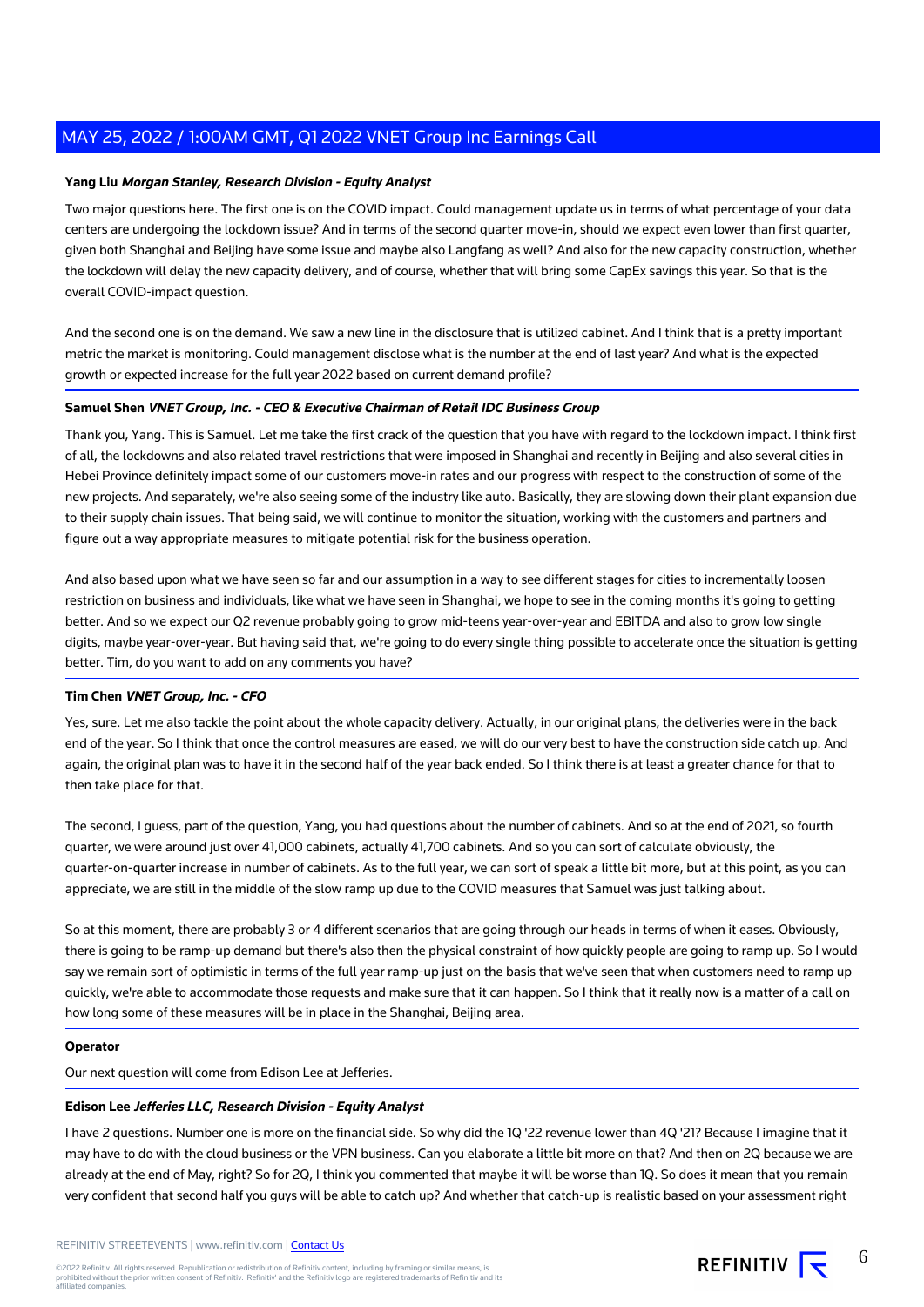now? And the last question is on the Hina Group's privatization offer because the company has not made any official comments on it. So is it possible for you to share some of the color and maybe what has been thinking about in terms of that privatization offer?

#### **Tim Chen VNET Group, Inc. - CFO**

Sure thing. Let me take a first crack at it and I'll have Samuel add additional color as well. With regards to the revenue side, we do have a situation in fourth quarter compared to first quarter, where there is a one-off events in the fourth quarter. And typically, you have a lot of annual events on the e-commerce side that lead to an increased revenues from those customers and their requirements, and that doesn't repeat in first quarter. And so that is sort of the primary driver of that difference.

In terms of looking at second quarter and the ability for the customers to ramp up, I would say that the headwinds remain. But if you look at not just second quarter where we're 2/3 through the second quarter right now, you do see that their customers are ramping up still. And so we now also have a much better gauge obviously, as we go through the year, similar to what I was answering Yang earlier on which is that first half, we have good visibility, it really is going to be second half on how quickly the measures are eased so that this pent-up demand can take place.

Last question in terms of the offer. At the moment, again, we've told the market, we would have updates as and when it's appropriate. And right now, there has not been any decisions taken by the Board that we are able to disclose to the market. So we will provide updates as and when appropriate, but nothing further from what we've already released to the market. Samuel, anything else to add to that.

# **Samuel Shen VNET Group, Inc. - CEO & Executive Chairman of Retail IDC Business Group**

Probably only a few things to add on top of what Tim just mentioned about, because last year, we acquired a company call Tenxcloud, which is called native type of company providing the solution and platforms to the enterprise customers. Their business also have the seasonality. It tends to be the second half is more heavier to deliver. And so besides the one-off the projects due to the online retail type of business driven, we also have some of the business tend to be more bottom heavy. So that's additional color.

# **Edison Lee Jefferies LLC, Research Division - Equity Analyst**

Okay. Can I quickly follow up on the privatization offer? So I understand the Board is still discussing that. So can you share a little bit more color as to what the Board is waiting for more information from the bidder or the Board is considering all the alternatives or the Board is actually discussing with the bidder? Is there any more color that you can share?

#### **Tim Chen VNET Group, Inc. - CFO**

There's no additional color you can offer at this moment, Edison. But again, when there is something that we can disclose, we will do so to the market promptly.

#### **Operator**

Our next question comes from Hongjie Li from CICC.

#### **Hongjie Li China International Capital Corporation Limited, Research Division - Associate**

I have two questions. The first one is about the People Cloud, because recently, the People Cloud launch VNET has also participated. So I was curious about what was strategically the company think on such business. And the second question is on the R&D expense ratio because in the first quarter it slightly increased to around 4%. So could management share your current R&D expenses?

#### **Samuel Shen VNET Group, Inc. - CEO & Executive Chairman of Retail IDC Business Group**

Tim, how about I take the first one and then you can cover the second question that Hongjie has. In terms of the partnership with the People Cloud, it is true that we just signed an exclusive strategic partnership agreement with People Data. For those of you who probably know the People Daily better than the People Data. People Data is actually a subsidiary of People's Daily Online. People's Daily Online is an authoritative media platform in China. They're one of the leading authoritative media platforms.

So under the agreement as an exclusive partner VNET will jointly build and operate People Cloud. People Data is trying to targeting the

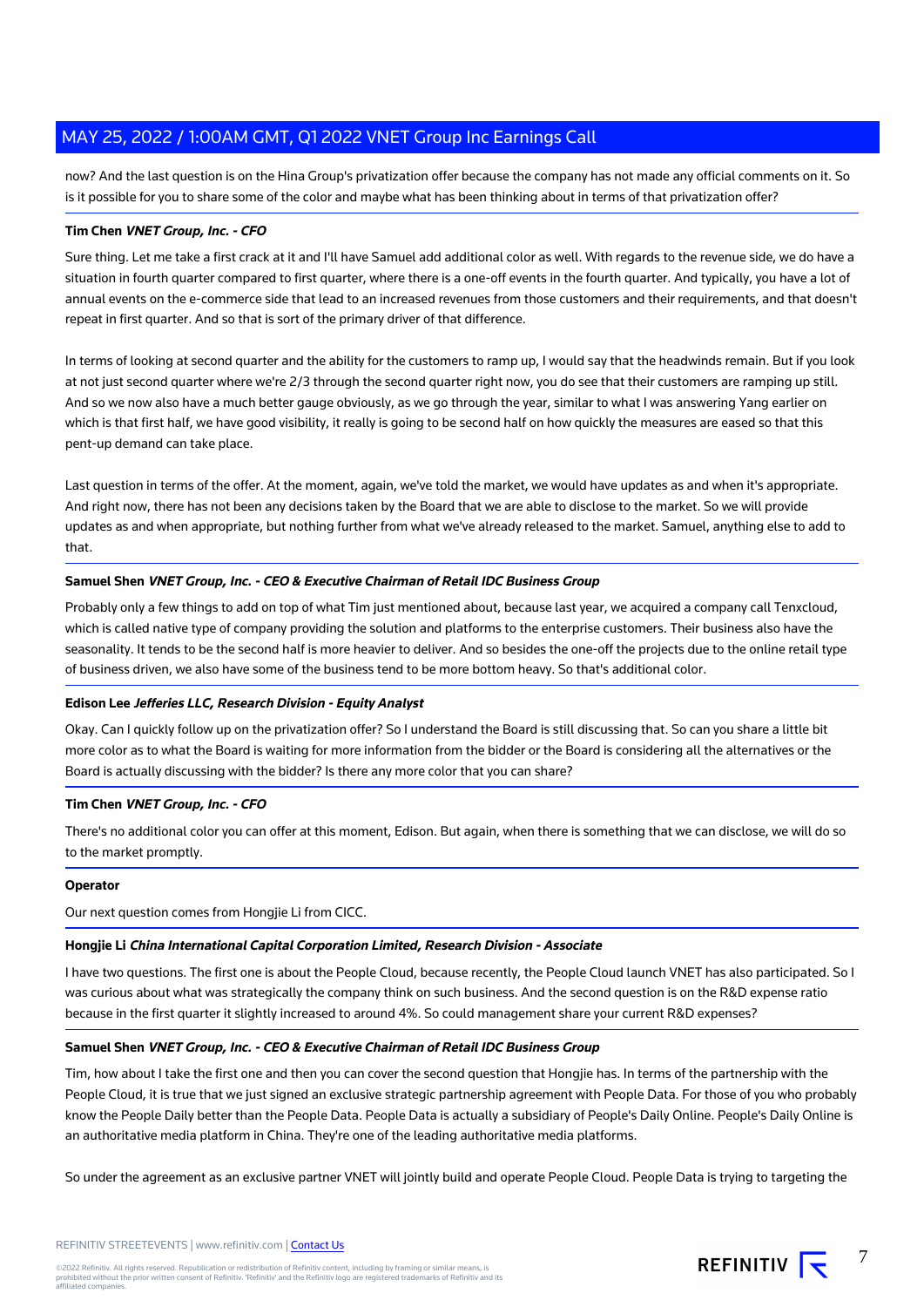People Cloud as the cloud platform to uphold its role in serving local government and SOE customers need for their specific cloud computing. So in that regard, as I said earlier, we will provide the full-stack all around services all the way from the colocation, interconnectivity, bare metal services, cloud platforms called native workloads and some other industry-specific solutions on top of that because what happened is most of you probably know, that China is one of the latest countries to pass a new Omnibus Privacy Law, effectively from November 1 last year, the Personal Information Protection Law AKA PIPL is China's first comprehensive law designed to regulate online data and protect personal information.

And People Data has the agenda in a way to making sure they can provide a dedicated cloud platform in the way that to honor the PIPL and to serve the state-owned enterprise customers and so on and so forth. The partnership is still in the very early stage. So 2 parties are working together, figuring out the product road map and so on and so forth. That being said, I think it's a good indicator to demonstrate or to showcase our government relationship and our ability to partner with one of the leading state-owned enterprise. So hopefully, that gives some of the colors, but happy to report the progress when the time comes.

# **Tim Chen VNET Group, Inc. - CFO**

Okay. Thank you, Samuel. Let me take the question on the R&D costs. So I think you had sort of a question around what is the investment focused on or around, and this links back to what was in our press release but also what Samuel mentioned in his part of the presentation earlier on, which is about new products and new solutions. So the new SD-WAN interconnectivity solution would be one of them. And these are the products that we offer mainly through to our retail enterprise customers. Whether or not the R&D will stay at these levels, I would say, yes, but part of it is actually a recategorization. Some of the costs were in other departments, which we've now recategorized as R&D. So overall, costs are not going up, but rather a categorization in terms of what we are now looking at as R&D. So I think hopefully that answers the questions you had.

#### **Operator**

Our next question comes from Albert Hung at JPMorgan.

# **Albert Hung JPMorgan Chase & Co, Research Division - Analyst**

My first question is still about second half outlook. If I heard you right, your second quarter commentary suggest only 5% sequential growth. And if you want to achieve the full year guidance, you probably need more than 25% half-on-half growth in the second half. I understand there should be some seasonality in second half if I look at the historical trend, it's just like mid to high teens. So with all the macro headwinds and enterprise spending slowed down, may I ask why we are so bullish in the second half demand outlook? Is there any leading indicators such as new booking? Or could you share any feedback on your, say, discussion with the new customer? And my second question is you mentioned a lot of new wholesale customer wins in last quarter. And may I know how it's the move-in rate outlook for the new customer? And is there any pricing difference between the new orders and the existing one?

# **Tim Chen VNET Group, Inc. - CFO**

Albert, let me take the first part of that, and I guess, Samuel, if you want to jump in as well. In terms of the second half or actually second quarter and then leading into the second half, again, I think if you're looking for the leading indicators, I mean we do have feedback from our customers a desire to ramp up. And really, the constraint right now are the measures that have been put in place by the government, which don't allow them to actually ramp up and move into the data centers. So I think that pent-up demand, again, we've seen a number of our customers in a very, very short period of time ramp up to very high numbers.

And so we are quite confident that if and when these measures are eased that these customers will be able to ramp up quite quickly and perhaps even ahead of what we had sort of predicted. This happened last year as well. But again, it will depend on these measures. Now look, if these measures continue on indefinitely, then obviously, we'll look to see what that means in terms of third quarter, fourth quarter and obviously then the full year.

Your second question, I guess, was on the new MOUs? Sorry, you're asking what was the progress or?

# **Albert Hung JPMorgan Chase & Co, Research Division - Analyst**

Is there any pricing difference or move-in rate difference between the new orders and the existing ones.

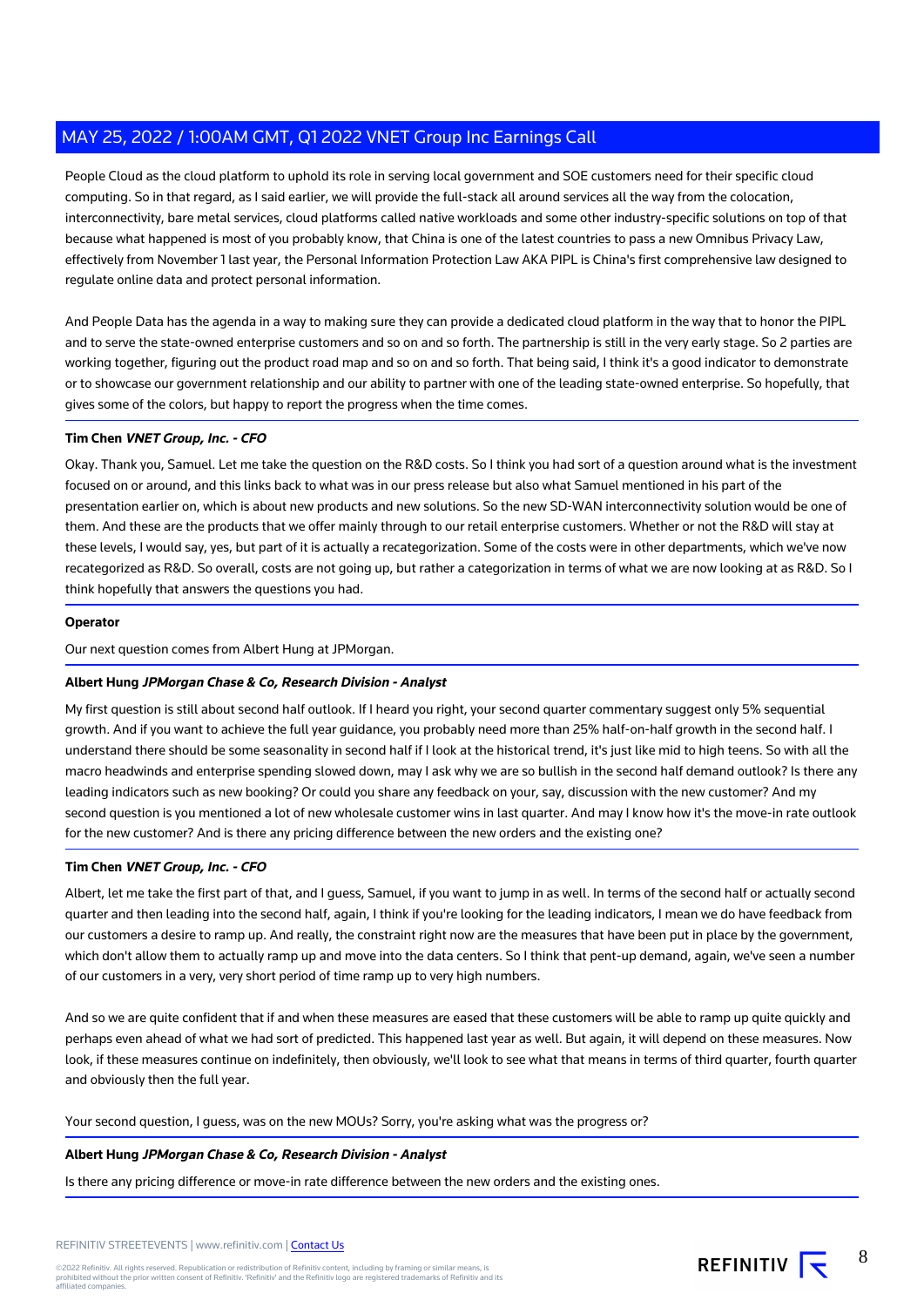# **Tim Chen VNET Group, Inc. - CFO**

No. They are actually more mirrored to our existing contracts with these customers. So no slower and then pricing is generally the same.

#### **Albert Hung JPMorgan Chase & Co, Research Division - Analyst**

Understood. And another follow-up question on the move-in rate. I understand there are probably some constraint in Shanghai, Beijing area. But did you see any separation in move-in rate in other regions because customers may be afraid of potential lockdown?

#### **Tim Chen VNET Group, Inc. - CFO**

Samuel, do you have any color on that?

#### **Samuel Shen VNET Group, Inc. - CEO & Executive Chairman of Retail IDC Business Group**

Yes. If I look back, I would say the Shanghai region lockdown, it does impact the customers move-in rates. That being said, as I have stated earlier, the lockdown and travel restriction do create some of the impact, I would say, negative impact. But that's not going to be a long term. Today, when we look at the West region, the data center that we have, for example, Chongqing and Xi'an areas, we're not seeing that type of impact. As a matter of fact, while the COVID-19 created a lot of headwinds, from a customer point of view, their digital transformation has been accelerated, and so that's the reason we are cautiously, I would say, optimistic.

If the whole country, having the dynamic COVID zero policy, and then want to make sure the major city to keep a societal zero COVID, I think the situation will be getting better probably going to be impacted about a month and 2 months, but right after that is going to be accelerated. And even though people in Beijing are working from home, but I do have a regular conversation with the customers, the key customers. And based upon the conversation I have with the customers, and also the impact coming from our sales channel, customers do want to accelerate once the lockdown is over. So I would say, first of all, keep the country's agenda at the top priority. But nothing is going to change after that. So it's going to be an impact. It's going to be like a hiccup for a given period of time. But overall, still put it positive in my opinion.

#### **Operator**

Our next question comes from Clive Cheung at Credit Suisse.

#### **Clive Cheung Credit Suisse AG, Research Division - Associate**

My first question is on wholesale demand, I guess a follow-up question. As we are seeing some slowdown in the cloud business, in traditional wholesale customers, say, VAT one who recently reported, so my question is how should we expect this to impact our kind of wholesale outlook, particularly in the second half post the COVID impact? That's my number one question. My second question is on the potential pricing or margin impact as we have seen over the last 2 quarters, we have SOE orders or government-related customers as new take on. And so would this impact any of our margin profile at all?

#### **Samuel Shen VNET Group, Inc. - CEO & Executive Chairman of Retail IDC Business Group**

Okay. This is Samuel. I'm happy to take on your questions and welcome Tim to chime in with additional color. I think from a wholesale segment point of view, in the past, we tend to focus on cloud service providers, big name Internet companies, especially for those video type of Internet giants requires the data center to store the data so on and so forth. So a lot of times, the analysts might be worried about is government really support of the Internet sectors.

So let me kind of do a very quick spin on that one. I think in general, the Chinese government is very supportive of the Internet sectors. Given the fact that the sector's innovation that has contributed to the growth of country's economy in the past 20 years, yet it is equally important to know the regulatory risk does step up recently, probably in the past 12 months for some of the Internet verticals.

As you can see, some of the antitrust law, online gaming impact, live streaming impact, social media services or even for the profit-making in off-campus tutoring. Therefore, we have to stay agile to cope with the government policy while partnering with our customers to plan for their business growth accordingly. There are definitely some headwinds but also tailwinds.

In terms of the pricing or pricing pressure, pricing competition that you asked about, we're not seeing a material difference from what we

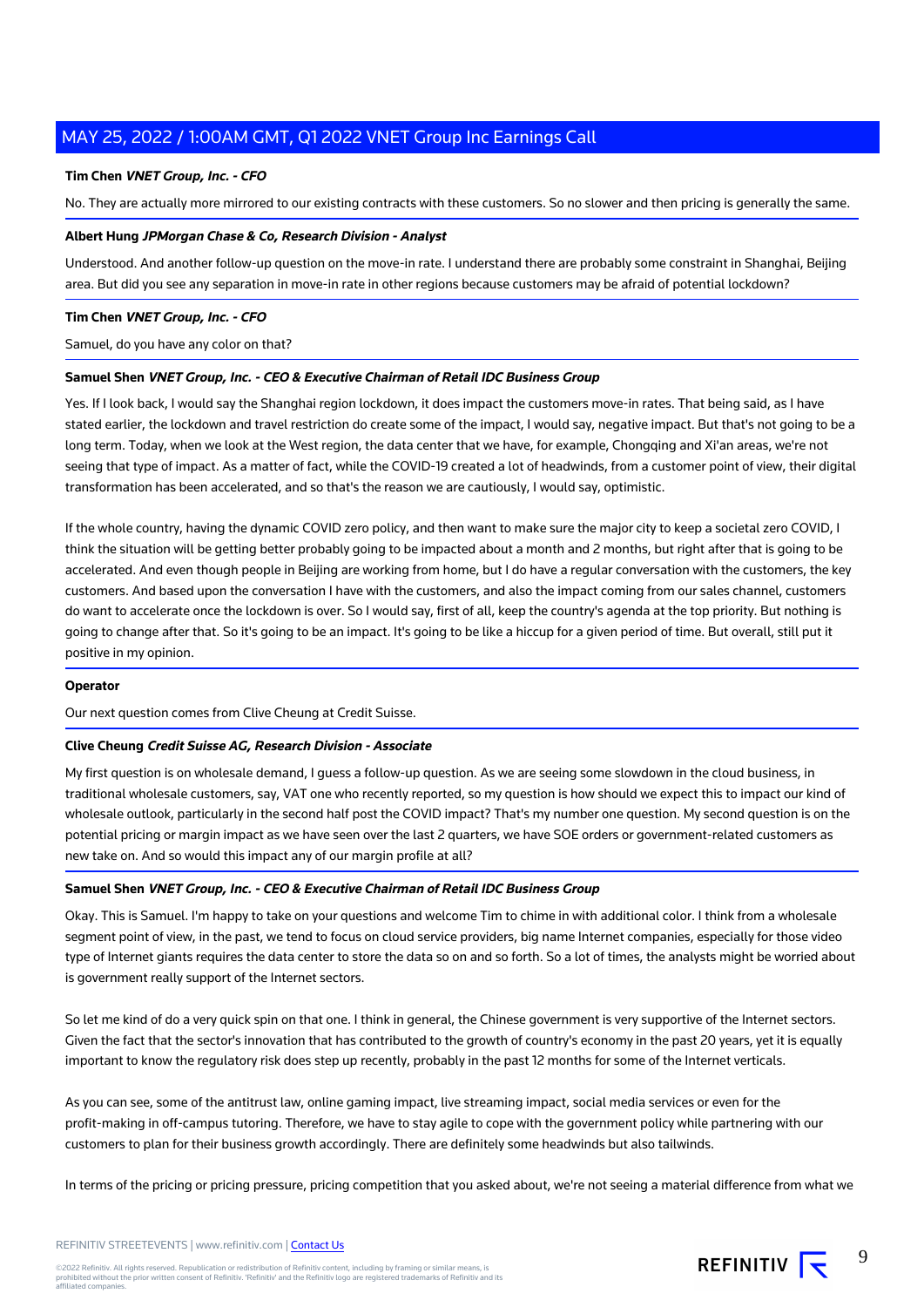have seen in the past quarter. That being said, because the COVID-19 or the pandemic outbreak, that's the impact to most of the verticals: local life, entertainment or even for the online retail. Therefore, it is prudent to assume customers would be more cost sensitive moving forward given the market conditions. So that being said, in short, we're not seeing a material impact, but we have the empathy to understand the customers could be cost-sensitive. So hopefully, that address your question. I'm not sure whether Tim, you have additional color you want to add?

# **Tim Chen VNET Group, Inc. - CFO**

Not for that part. But the second question, you had a question about margin impact on -- was the state-owned cloud?

# **Clive Cheung Credit Suisse AG, Research Division - Associate**

Yes, that's correct. Just wondering if in terms of contract terms compared to, say, private wholesale kind of orders, would that be meaningfully different? And how would that potentially impact our long term?

# **Tim Chen VNET Group, Inc. - CFO**

I think it's probably still early. I mean we're just getting our first orders now to sort of see if there's an overall trend. But as Samuel was explaining earlier on about the partnership that we have with Peoples Cloud. These customers are likely going to engage us across a range of the services that we offer or the products. So I don't expect at the moment for there to be a sort of material margin impact. I think they are like other customers, they have requirements. And those requirements will be priced accordingly. I hope that helps.

#### **Operator**

Our next question will come from Sara Wang at UBS.

#### **Sara Wang UBS Investment Bank, Research Division - Analyst**

So I have two questions. First is still on demand. Just a quick follow-up on the previous question on demand. So is it right to say that on the wholesale side, we are still seeing orders from the Internet sector? And then how about the retail side? Do we see any change in the verticals of our customer mix, say certain industries might grow faster than the other, et cetera, when we talk about new orders? And then second question is on the People Cloud. So why People Data choose VNET over other third-party IDC providers or SOE Telco IDC services?

# **Samuel Shen VNET Group, Inc. - CEO & Executive Chairman of Retail IDC Business Group**

Okay. Thank you, Sara, for the questions. So first of all, from the retail momentum, if you look at the first quarter this year, our top 5 verticals remain the same, still going to be IT services, financial services, carriers, local life, entertainment, and so on and so forth. So nothing particularly changed. And also from a momentum point of view, we've seen a pretty strong year-over-year double digits, that's for sure whether or not we have the appropriate resources to meet the customers' demand. That's one question.

The second thing is we're seeing more and more customers looking for the full stack services. So other than the colocation, that's a very typical enterprise, I would say, mentality. They want to find a single throat to choke. So making sure they can partner with a credible partner who is a long-term player, has the credential and be able to support their needs.

I think the recent lockdown it's a very good showcase because even though we were impacted by the city lockdown in Shanghai area, we're talking about 2 months. And our engineers, for example, O&M services are pretty much locked in the data center for a little over 2 months, and we're making sure nothing stopped our services and support. And from a customer point of view, we even receive customers' feedback and appreciation and so on and so forth. So I think that's a great testimonial, a reason for that. So from a retail point of view, I think that's a very good thing, a good momentum. We're supposed to kind of keep it up.

Your second question is about the People's Data. We've been telling the industry that in China, probably unlikely in the rest of the world, well dedicated cloud probably going to be the mainstream. The reason has been because from a public cloud point of view or from a private cloud point of view, they have their advantages but also disadvantages. Public cloud players, the typical disadvantages will be the dynamic cost. Customers have less technical control, the customers can only have limited customization. From a private cloud point of view, the customer tend to have very obvious disadvantages, such as higher cost, limited access for their mobile users. They can't keep up

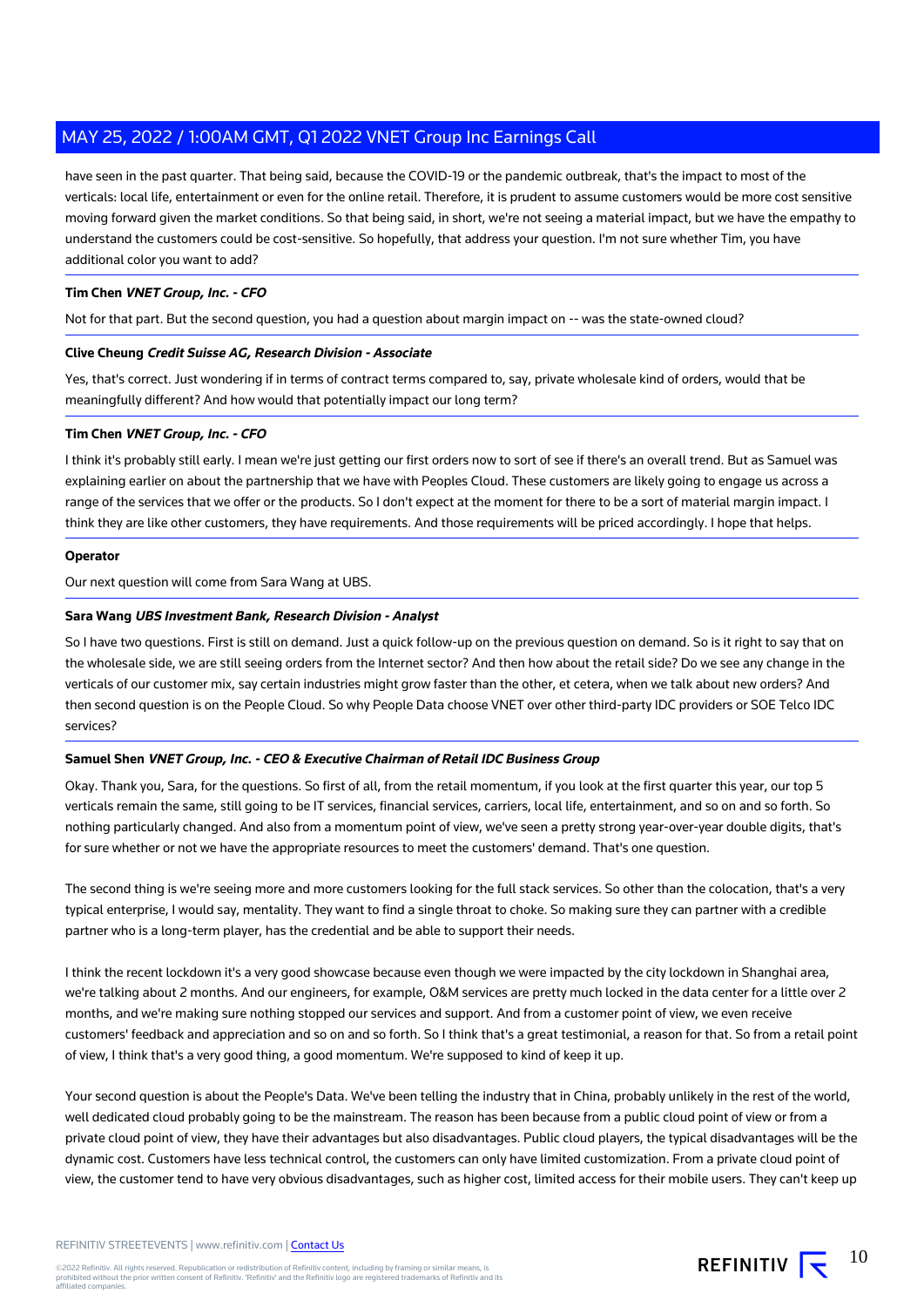with the unpredictable demand and so on and so forth.

In China, what happened is because it's a highly regulated economy, and so there's new policy, new regulation. And today, people even pay extra attention on the data sovereignty and data privacy. Therefore, that's what we believe because given the track record, given the full stack services capabilities, People's Data, they went through their study due diligence, and finally picked up VNET as their exclusive partners. So for that, we're pretty honored to have the opportunity to partner with them. But that being said, it is still early stage. And then so hopefully, we'll see some great progress. And then at that point in time, happy to share with all the public.

#### **Operator**

Our next question comes from Ethan Zhang at Nomura.

#### **Ethan Zhang Nomura Securities Co. Ltd., Research Division - Analyst**

I have two questions. The first one is regarding the margin trend. I saw that the first quarter adjusted EBITDA margin was improved by around 4% compared to 4Q. Just wonder what's the main driver behind this and what's the margin trend in second quarter and second half considering the current COVID-19 lockdown in China? And second one, a follow-on question on the People Cloud. So just wonder, I understand that what we provide could be the private or hybrid cloud to the SOE customers. So what's the comparison between our People Cloud and our previous retail and wholesale customers? For example, the contract size, the prices level as well as margin?

# **Tim Chen VNET Group, Inc. - CFO**

Let me take the first question and see if Samuel has any follow-on answers to the People's Cloud question. In terms of the first quarter margins, if you look at the breakdowns that we provided in the press release or earnings release, mainly, it's driven by cost control as well as obviously, the top line was not as high. And so those 2 things combined resulted in a higher margin. Going forward or looking at the full year, I would say that we're still looking at the full year margins that we had expected.

There will be some costs as you've sort of pointed out in relation to the lockdown plus some incremental costs that were unexpected to be factored in. But also, we would expect, again, the top line, the revenues to also then start to ramp up once the customers are actually into the data centers. So it will be a combination of both. But yes, I would say that the margins are probably a little bit higher just driven by those 2 factors, what you talked about earlier on. Samuel, you want to see if there's any other color you want to give in terms of the People's Cloud?

# **Samuel Shen VNET Group, Inc. - CEO & Executive Chairman of Retail IDC Business Group**

Sure. So Ethan, other than what I stated earlier, I think two other key points I could possibly reiterate. Number one is think about hybrid multi-cloud is a new norm in China, unlike the rest of the world, I think that's one of the key messages. The second one would be -- it's a great endorsement for a dedicated cloud. I just mentioned earlier -- addressed the previous question regarding the advantages and disadvantages if you have to compare among the public cloud, private cloud and also dedicated cloud. I think the partnership that we have with People's Data is a great endorsement for the dedicated clouds importance here in China.

#### **Operator**

Our next question comes from Guohan Wang at Daiwa.

# **Guohan Wang Daiwa Securities Co. Ltd., Research Division - Research Analyst**

It's Guohan from Daiwa Capital Markets. So my first question is regarding your pipeline. I think there is no material change in our current pipeline compared to last quarter. But we also create a low end of the rent, which is more approximately 13,000. So depending on your current market demand dynamics, do we have any KPI such as pre-commitment rate in deciding what's the capacity we need to inject depending on the real situation in the second half? So that's my first question.

And the second one is our customer diversification. So you are talking about two questions regarding the People Data, which is a subsidiary of People's Daily. So I think we have achieved a certain progress in non-Internet and finance sector. We are talking about a lot about the new energy and other sectors. Could you share with us more color about further penetration strategy into SOEs and other sectors in the future to offset the negative impact from Internet sectors in the near term?

11

REFINITIV  $\overline{\mathbf{r}}$ 

©2022 Refinitiv. All rights reserved. Republication or redistribution of Refinitiv content, including by framing or similar means, is<br>prohibited without the prior written consent of Refinitiv. 'Refinitiv' and the Refinitiv affiliated companies.